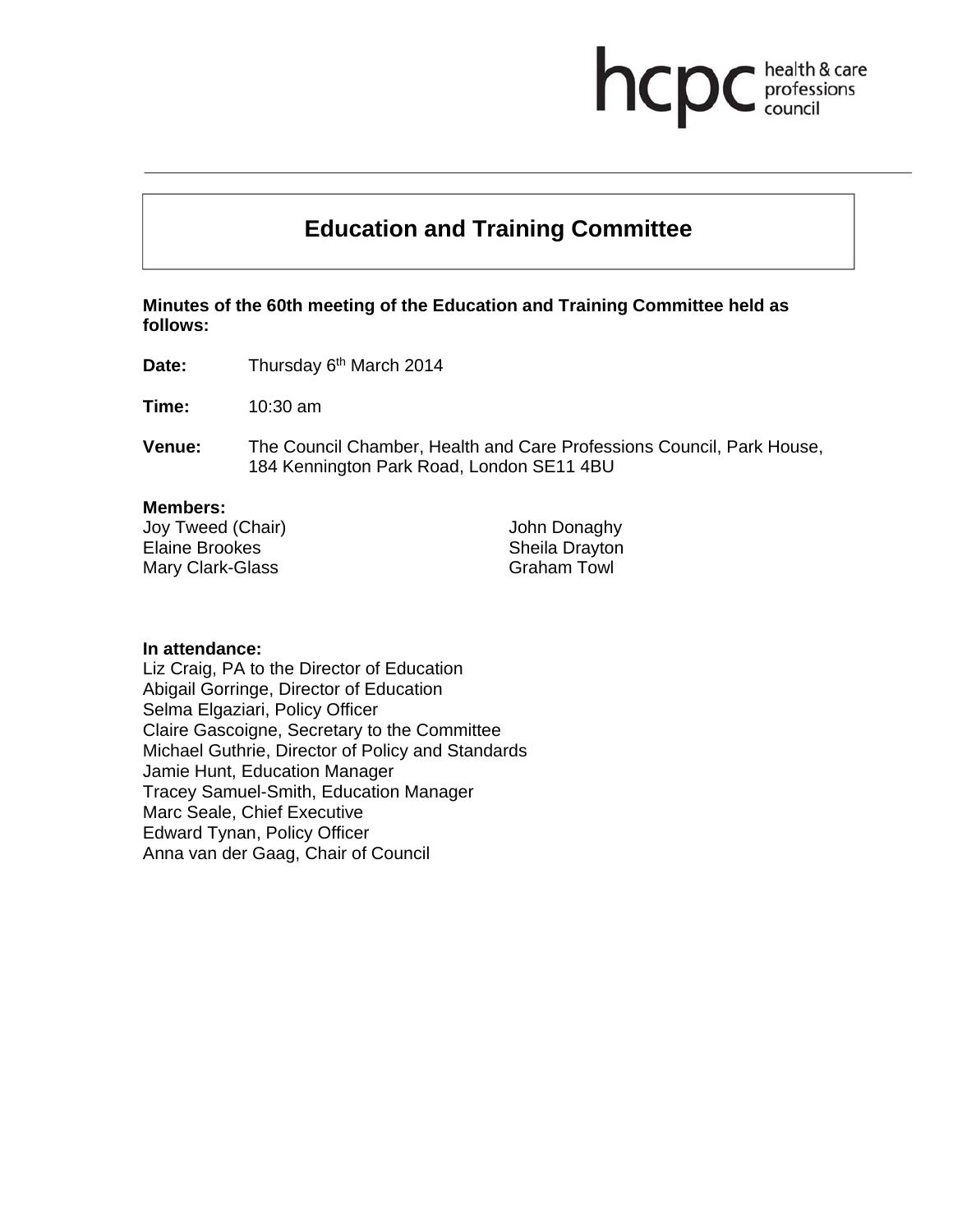## **Item 1 - Chair's welcome and introduction**

- 1.1 The Chair welcomed the Committee to its first meeting since the reconstituted Committee took office on 1 January 2014.
- 1.2 The Chair of Council drew the member's attention to the terms of reference for the Committee and standing orders, which had been provided for reference. It was noted that the Committee is a statutory Committee, which plays an important role in the HCPC meeting primary objectives. It was agreed that the Committee needed to work together on maintaining vital links with the professions in light of the Committee's reduced size.

## **Item 2 - Apologies for absence**

2.1 There were no apologies for absence

# **Item 3 - Approval of agenda**

3.1 The Committee approved the agenda

## **Item 4 - Declaration of members' interests**

4.1 Members had no interests to declare in connection with the items on the agenda.

# **Item 5 - Minutes of the meeting of 14 November 2013 (ETC 01/14)**

5.1 The minutes were accepted as a correct record to be signed by the Chair subject to the inclusion of Sheila Drayton on the attendance list

# **Item 6 - Education annual report 2013 (ETC 02/14)**

- 6.1 The Committee received a paper for discussion/approval from the Executive
- 6.2 The Committee noted that the eighth Education annual report covers the period 1 September 2012 to 31 August 2013 and presents statistical information relating to the approval and monitoring processes
- 6.3 During discussions the following points were highlighted;
	- 2012-13 was the first year of scheduled approval visits to programmes for social workers in England;
	- a new standard of education and training about service user and carer involvement in education and training programmes was introduced in 2012–13;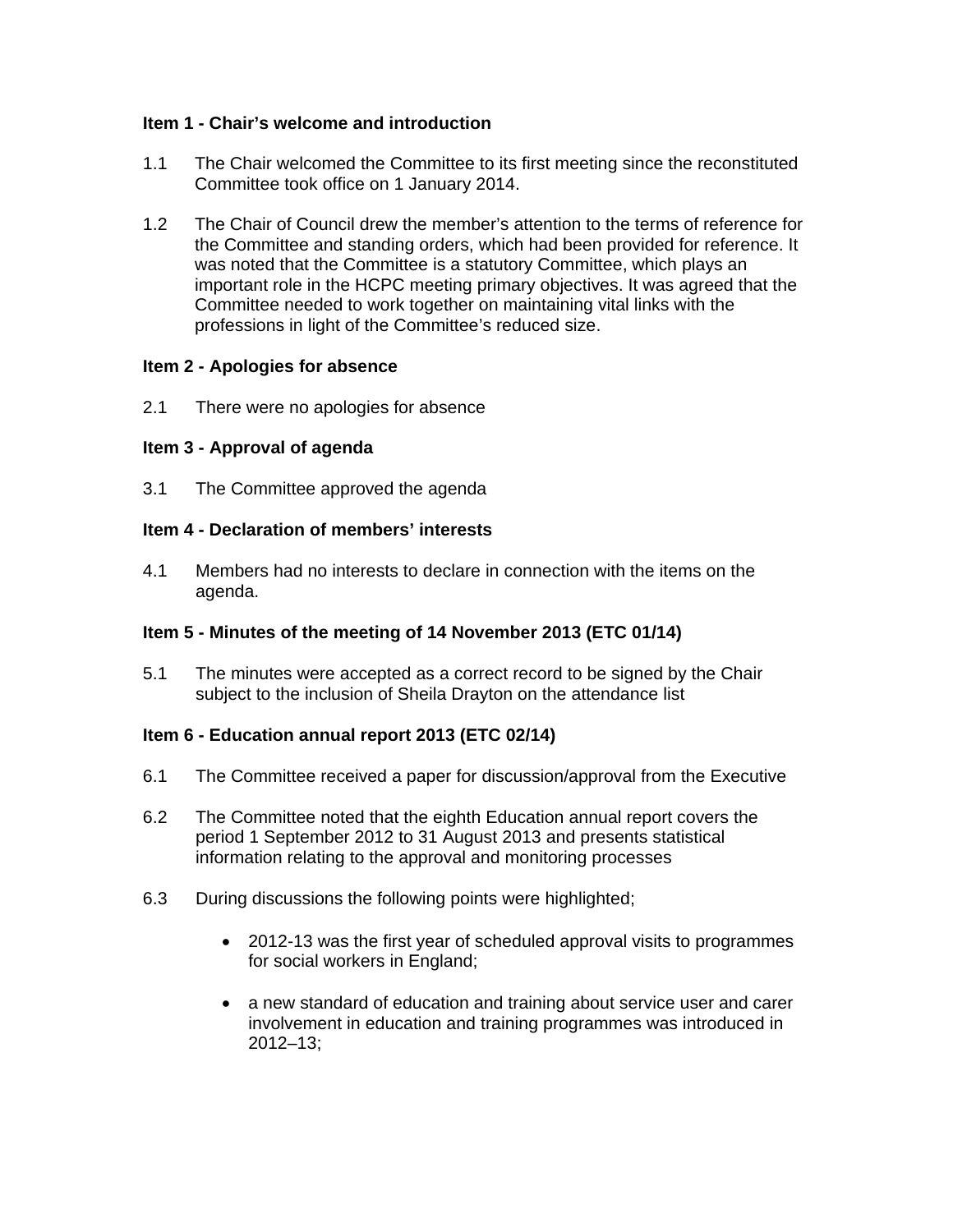- the approval criteria for approved mental health professional (AMHP) programmes in England and the standards for prescribing, were produced in preparation for the schedule of activities in 2013–14;
- the HCPC approved 66 new programmes in 2012-13, compared to 49 new programmes in 2011–12. Of these 66 new programmes, 20 were programmes for social workers in England;
- in 2012-13 there were 841 conditions set across the 125 programmes visited. Which is an average of seven conditions per programme;
- 549 annual monitoring submissions were received. This included 265 declarations and 284 audits; and
- the Department received eight education provider concerns which were within our remit in 2012–13. Of the eight received one met the HCPC requirements for further investigation. This investigation report was considered by the Education and Training Committee in November 2013.
- 6.4 The Committee noted that the purpose of the report was to evaluate the HCPC's quality assurance processes and that it was not intended to examine the state of education in any profession or sector.
- 6.5 The Committee discussed the Department's activity around the on-boarding of social workers in England and the specific social workers section of the report. It noted that it was usual practice to have a profession specific section in the report when a profession was new to the HCPC register and its quality assurance processes. It also noted that a much more in depth report on the first year of social worker visits had recently been published by the HCPC.
- 6.6 The Committee noted that the on-boarding of social workers in England was a substantial piece of work with tight timeframes for delivery. It agreed that it was important to explain in the report how much work went into the transfer and the scheduling of approximately 250 programmes over a three year period. It was also agreed that readers of the reports should be directed more explicitly to the detailed review of the first year of social worker visits.
- 6.7 The Committee discussed the format and language of the report, the following points were made:-
	- the report was considered to be easy to read and follow, and that the balance of language, whilst informal in places was appropriate for the wide audience it was intended for;
	- the HCPC does not discourage education providers against a course of action in a process as this is not its role. The HCPC advises education providers based in its evidence base;
	- the labelling of graphs within the report requires revision to aid clarity;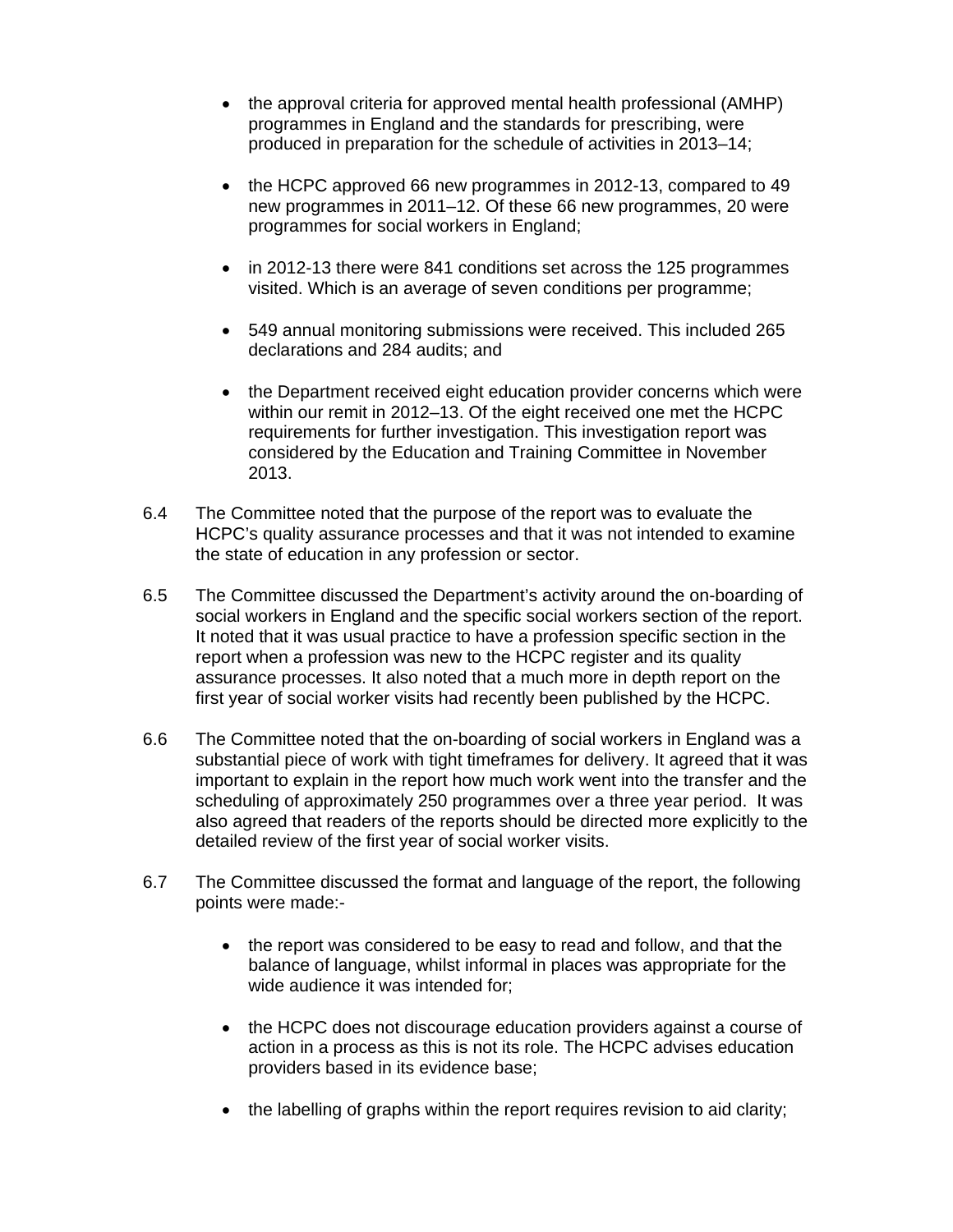- the acceptance criteria for education provider concerns should be included in the relevant section along with what the HCPC does with concerns that do not meet the criteria; and
- the reference to the previous regulator required revision.
- 6.8 The Committee agreed to approve the report subject to the Chair of the Committee and the Chair of Council reviewing the final report. It was agreed that members could provide the Director of Education with minor editing amendments to feed into the final version.

## **Item 7 - Consultation on changes to the profession-specific standards of proficiency for biomedical scientists (ETC 03/14)**

- 7.1 The Committee received a paper for discussion/approval from the Executive.
- 7.2 The Committee noted that, following a review of the standards by the Institute of Biomedical Science and further input from two biomedical scientist visitor partners, The HCPC is ready to consult publicly on the draft standards of proficiency for biomedical scientists.
- 7.3 The Committee noted that the second bullet point on page 12 of the draft standards should ready biomedical rather than clinical.
- 7.4 The Committee agreed to recommend the draft standards of proficiency for biomedical scientists and the text of the consultation paper to Council for approval (subject to minor editing changes and formal legal scrutiny).

## **Item 8 - Consultation on changes to the profession-specific standards of proficiency for clinical scientists (ETC 04/14)**

- 8.1 The Committee received a paper for discussion/approval from the Executive.
- 8.2 The Committee noted that at the start of the review of the profession-specific standards for clinical scientists, the HCPC consulted the Association of Clinical Scientists (ACS. As so few changes were suggested to the standards by the ACS, further advice on the changes from individual clinical scientists has not been sought at this stage.
- 8.3 The Committee noted that this input may be sought from clinical scientist visitor partners following the results of the consultation if necessary.
- 8.4 The Committee agreed to recommend the draft standards of proficiency for clinical scientists and the text of the consultation paper to Council for approval (subject to minor editing changes and formal legal scrutiny).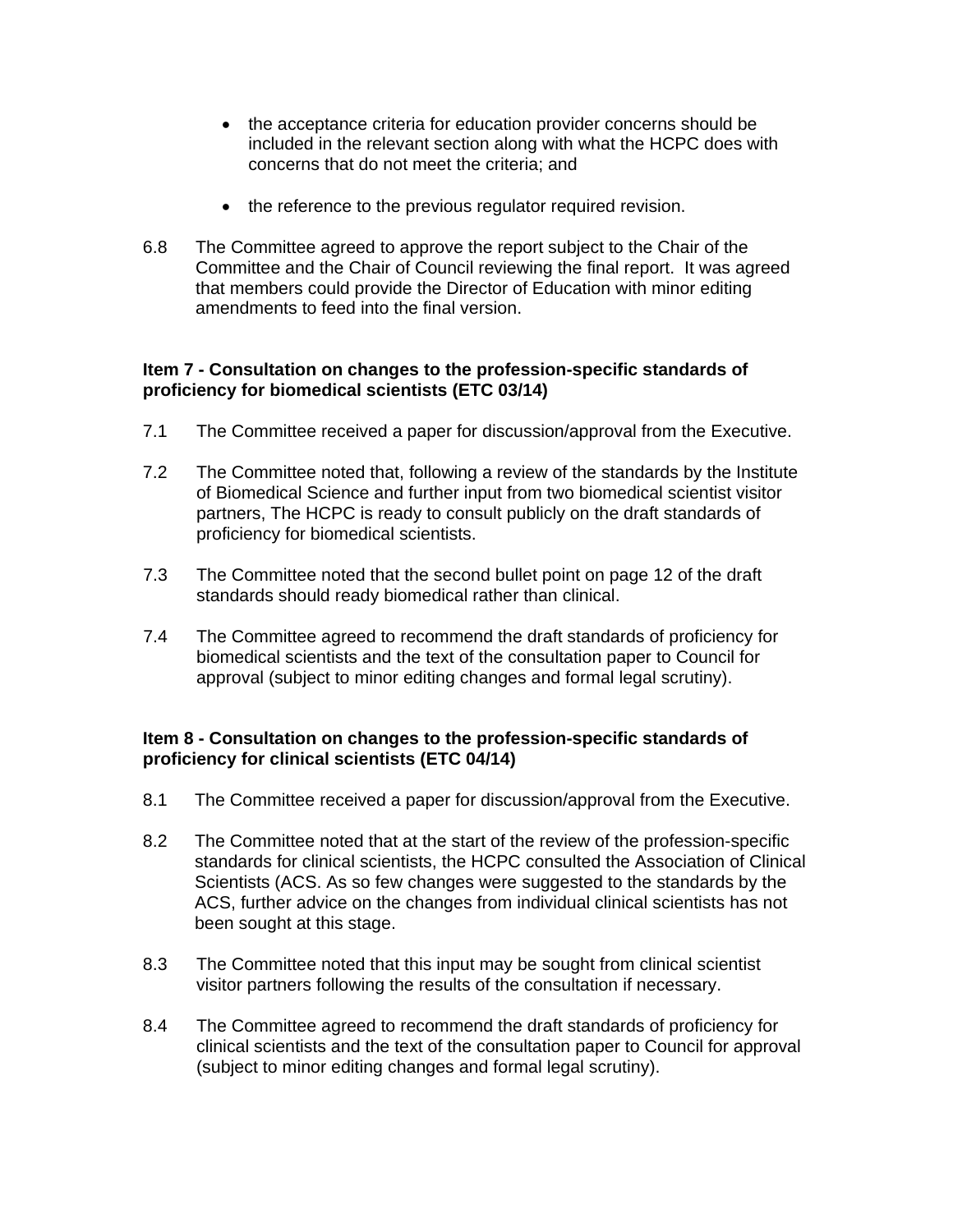**Item 9 - Outcomes of the consultation on proposed profession-specific standards of proficiency for operating department practitioners (ETC 05/14)** 

- 9.1 The Committee received a paper for discussion/approval from the Executive.
- 9.2 The Committee noted that, following a review of the standards by the professional bodies for operating department practitioners the HCPC publicly consulted on the draft standards between 15 July and 18 October 2013.
- 9.3 The Committee noted that the revision of the standards post-consultation were informed by an operating department practitioner and former member of the Committee.
- 9.4 The Committee discussed the response rate from education providers to the consultation. It was noted that the Council of Deans responds to consultations on behalf of some of its members.
- 9.5 The Committee agreed to recommend the revised standards of proficiency for operating department practitioners and the text of the consultation analysis document to Council for approval (subject to minor editing amendments and formal legal scrutiny).

The Committee noted the following items:

#### **Item 10 - Education seminars feedback analysis report (ETC 06/14)**

## **Item 11 - Guidance for disabled people wanting to become health and care professionals – update (ETC 07/14)**

#### **Item 12 - Any other business**

12.1 There was no further business

## **Item 13 - Date and time of next meeting**

Thursday 5 June 2014, 10.30am

#### **Resolution**

The Committee agreed to adopt the following resolution:

'The Committee hereby resolves that the remainder of the meeting shall be held in private, because the matters being discussed relate to one or more of the following;

(a) information relating to a registrant, former registrant or applicant for registration;

(b) information relating to an employee or officer holder, former employee or applicant for any post or office;

(c) the terms of, or expenditure under, a tender or contract for the purchase or